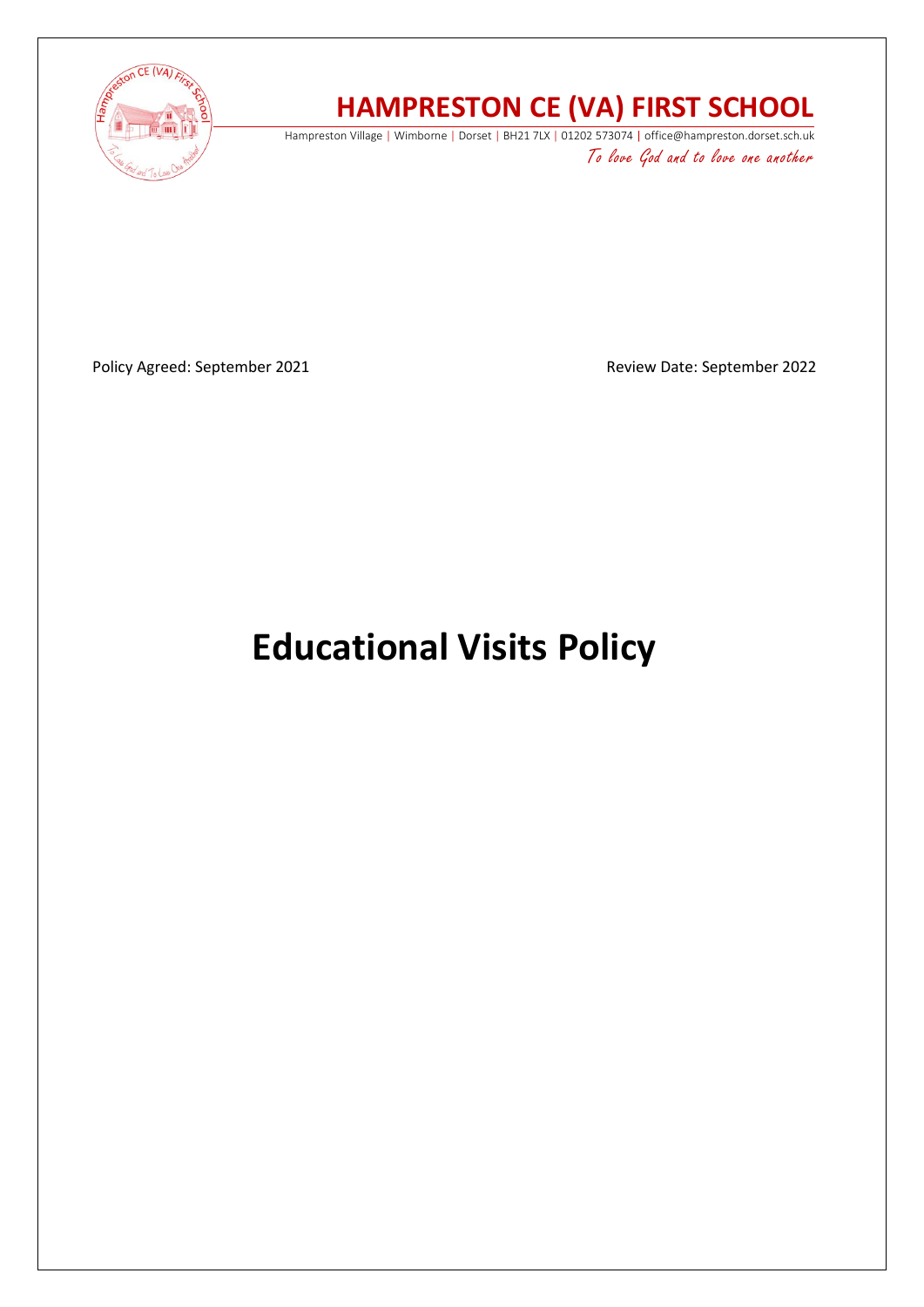\*\*It should be noted that the Headteacher (EVC) completed training in Autumn 2019.

# **Introduction**

Educational visits are activities arranged by or on behalf of the school, and which take place outside the school grounds. The governors and teaching staff believe that off-site activities can supplement and enrich the curriculum of the school by providing experiences which would otherwise be impossible. All off-site activities must serve an educational purpose, enhancing and enriching our children's learning experiences.

In this policy we seek to establish a clear and coherent structure for the planning and evaluation of our off-site visits, and to ensure that any risks are managed and kept to a minimum, for the safety and health of all pupils at all times. Within these limits we seek to make our visits available to all pupils, and wherever possible to make them accessible to those with disabilities. The visits usually take place within the school day, but on occasions, take place after school. Our school adopts the LA guidance and uses their proforma when planning Educational Visits.

#### **Aims**

The aims of our off-site visits are to:

- enhance curricular and recreational opportunities for our pupils;
- provide a wider range of experiences for our pupils than could be provided on the school site alone;
- promote the independence of our children as learners, and enable them to grow and develop in new learning environments.

# **Curriculum links**

For each subject in the curriculum there is a corresponding programme of activities (which includes visits to the school by specialists). All these activities are in line with guidance published by the LA and may include activities such as:

- English theatre visits, visits by authors, poets and theatre groups;
- Science use of the school grounds, visits to botanical gardens;
- Mathematics use of shape and number trails in the local environment;
- History castle visits, study of local housing patterns, local museums;
- Geography use of the locality for fieldwork, village trails;
- Art and design art gallery visits, use of the locality;
- PE a range of sporting fixtures, extra-curricular activities, visits by specialist coaches;
- Music a variety of specialist music teaching, extra-curricular activities, local schools' orchestra, concerts for parents to hear;
- Design and technology visits to local factories or design centres;
- Computing its use in local shops/libraries/secondary schools etc;
- $RE -$  visits to local centres of worship, visits by local clergy.
- PSHE and citizenship visit to the fire station or an old people's residential home, visits by local police officers and health workers.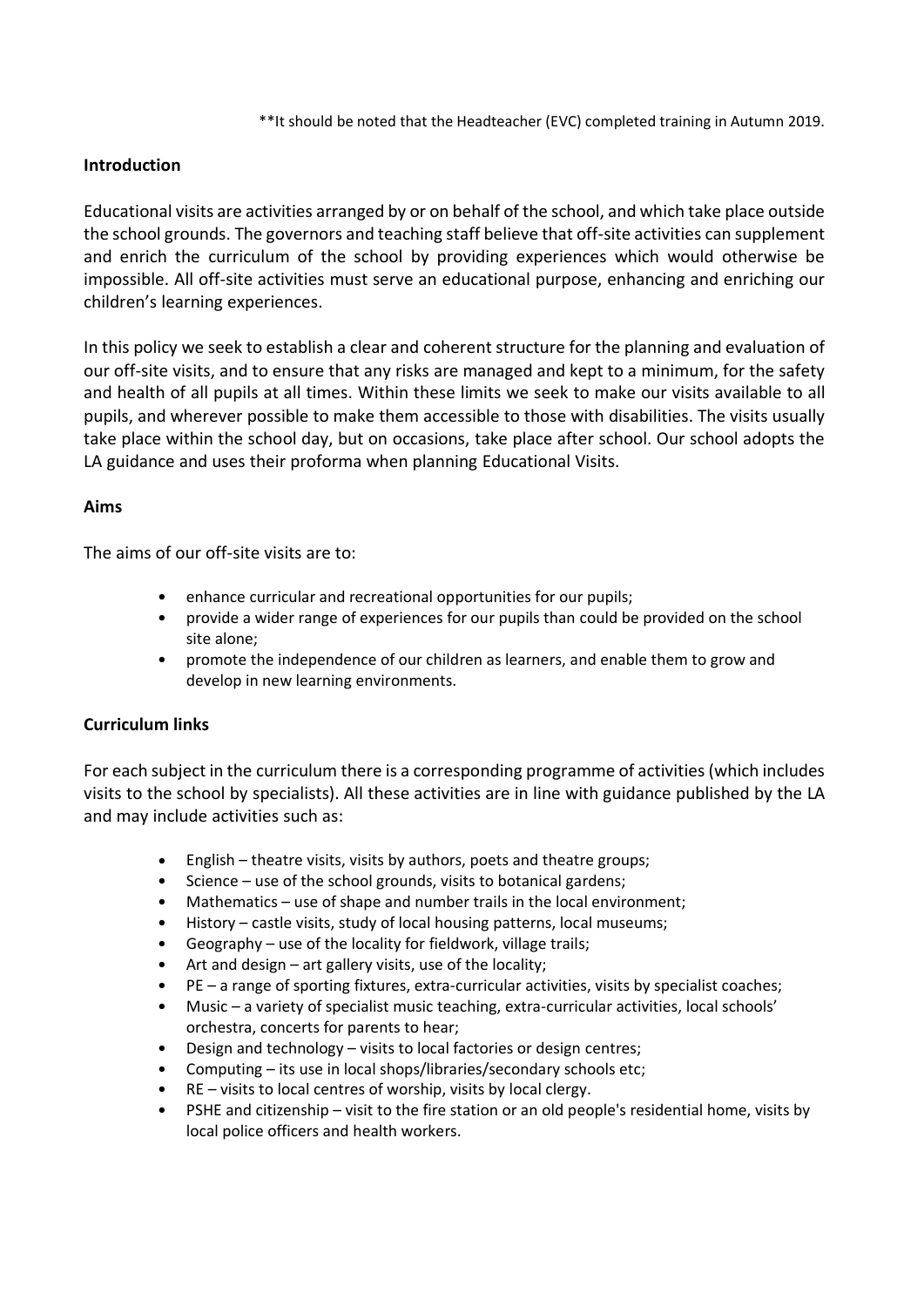#### **Residential activities**

Hampreston does not currently run regular residential visits. However, we believe this could be an important developmental activity for children. Residential visits enable children to take part in outdoor and adventure activities as part of their PE work, as well as having links with PSHE, Science and Geography. We would undertake this visit only with the written agreement of the LA. We provide qualified instructors for all specialist activities that we undertake.

#### **How visits may be authorised**

The EVC will appoint a party leader to be responsible for running the activity. This will normally be a teacher employed at the school.

The school's educational visits coordinator, who may be the headteacher, will be involved in the planning and management of off-site visits. S/he will:

- ensure that risk assessments are completed;
- support the headteacher and governing body in their decisions on approval;
- assign competent staff to lead and help with trips;
- organise related staff training;
- verify that all accompanying adults, including private car drivers, have had satisfactory police checks, and that the letter from our coach company assures us their drivers too have had police checks;
- make sure that all necessary permissions and medical forms are obtained;
- keep records of visits, and ensure there are regular generic assessments of the risks (for example road-crossing) where there are frequent visits to local venues (for example a swimming facility).

Staff arranging or otherwise involved in off-site activities must familiarise themselves with the regulations, advice and procedures published by the LA (and available from the school office). All off-site activities must take place in accordance with the LA's instructions.

Where staff are proposing to arrange an off-site activity, they must seek and obtain the approval of the EVC before any commitment is made on behalf of the school. A comprehensive visit plan should be provided by the member of staff to allow for an informed decision to be made. The EV pack is available from the staff handbook, school office, or EVC. Paperwork is also available on the School Server.

Where the activity involves a period of more than 24 hours, an overnight stay, or a journey by sea or air, the headteacher will seek the approval of the governing body and the Local Education Authority before permitting the activity to take place.

It is our policy that all children should be able to participate in educational visits. Where a child with a disability is eligible for a trip, we will make every effort to ensure that s/he is included. We may seek guidance from parents to help us adapt our programme, and we will make any reasonable adjustments to our itinerary to include a child with disabilities. Any such adjustments will be included in the risk assessment.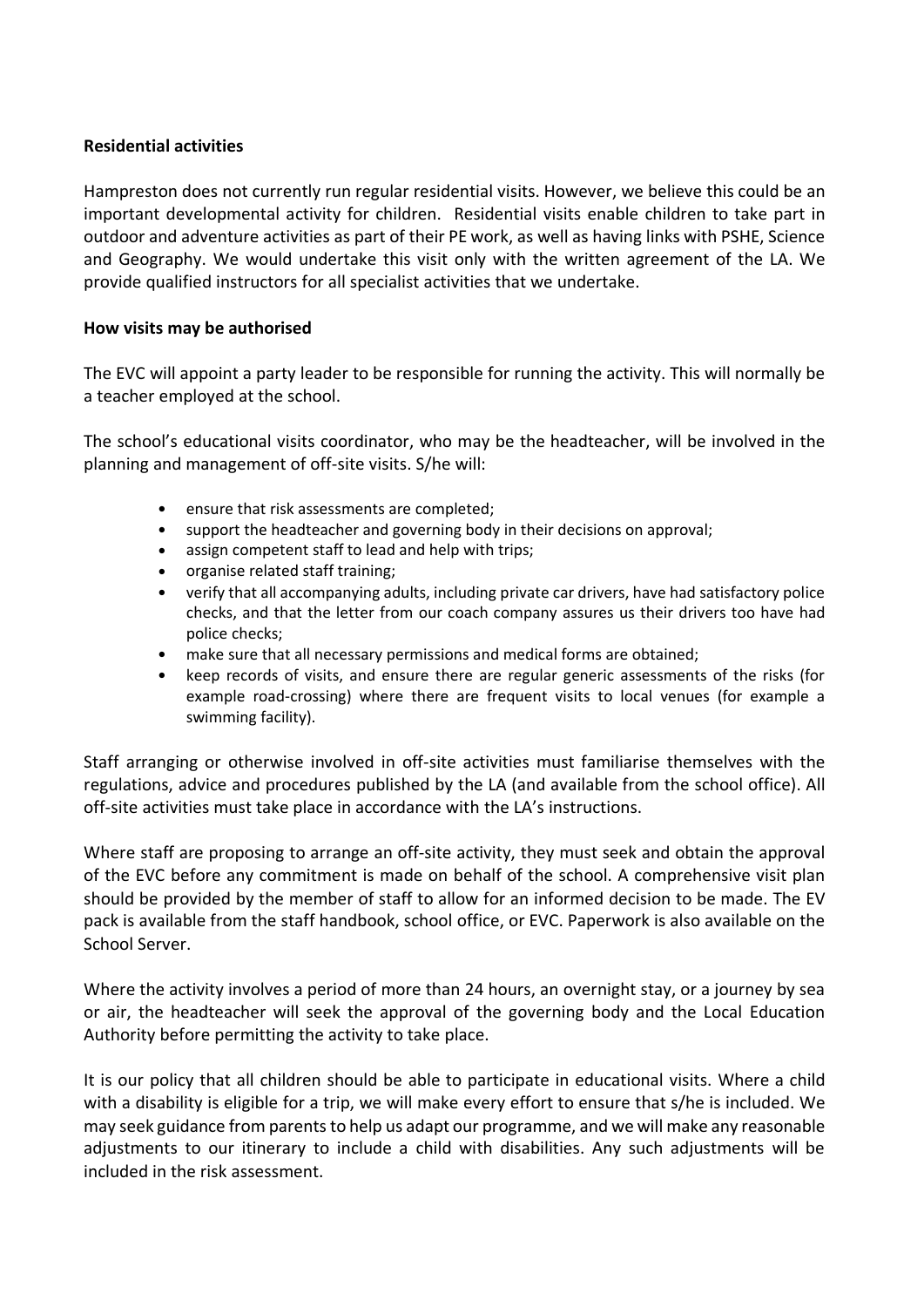#### **Risk assessment**

A comprehensive risk assessment is carried out by the group leader before the proposed visit. It will assess the risks which might be encountered on the visit, and will indicate measures to prevent or reduce them. The risk assessment should be based on the following considerations:

- What are the hazards?
- Who might be affected by them?
- What safety measures are needed to reduce risks to an acceptable level?
- Can the group leader put the safety measures in place?
- What steps will be taken in an emergency?

Staff planning an off-site activity should make a preliminary visit to the venue, in order to carry out an on-site risk assessment. It is important to take into account the probable weather conditions at the time of year proposed for the trip, and the party leader should take careful account of the facilities available, with due regard to the proposed size of the group. They should also assess the site's suitability with regard to the age and any particular needs of the children. They will also consider the venue's own approach to security and to health and safety. Venues providing instructor-led activities will have their own risk assessments for particular sessions, and these assessments may be adopted if it is impractical for the group Leader to experience the activity beforehand, or if s/he lacks the skills required to make informed judgements about the risks it may involve. The LA will not have given its approval for the visit unless it is satisfied with the venue, its instructors and their risk assessment procedures.

It is important to assess and record any health, safety or security issues that are identified during the preliminary visit. Any such issues will be taken into account when the final decision is taken on whether the visit should proceed, and the Visit Plan must state both the extent of any risks involved, and the measures that will be taken to reduce or eliminate them. The cost of these preliminary visits will be borne by the school, and should be built into the overall financial arrangements for the visit itself.

An activity should normally have sufficient adults taking part to provide the correct ratios (see Appendix 1). Any trip will require a minimum of two adults. However, these are minimum requirements, and may not provide adequate supervision in all cases.

The risk assessment must also cover transport to and from the venue. The coach company we use on a regular basis has provided us with a letter detailing all the health and safety measures it routinely takes, including:

- the provision and required use of seat belts and booster seats (if required);
- proper vetting of the driver by the police;
- proper insurance for the driver;
- details of first aid and emergency equipment;
- breakdown procedures.

The group leader will double-check that all adults helping to supervise the trip have been subject to police checks.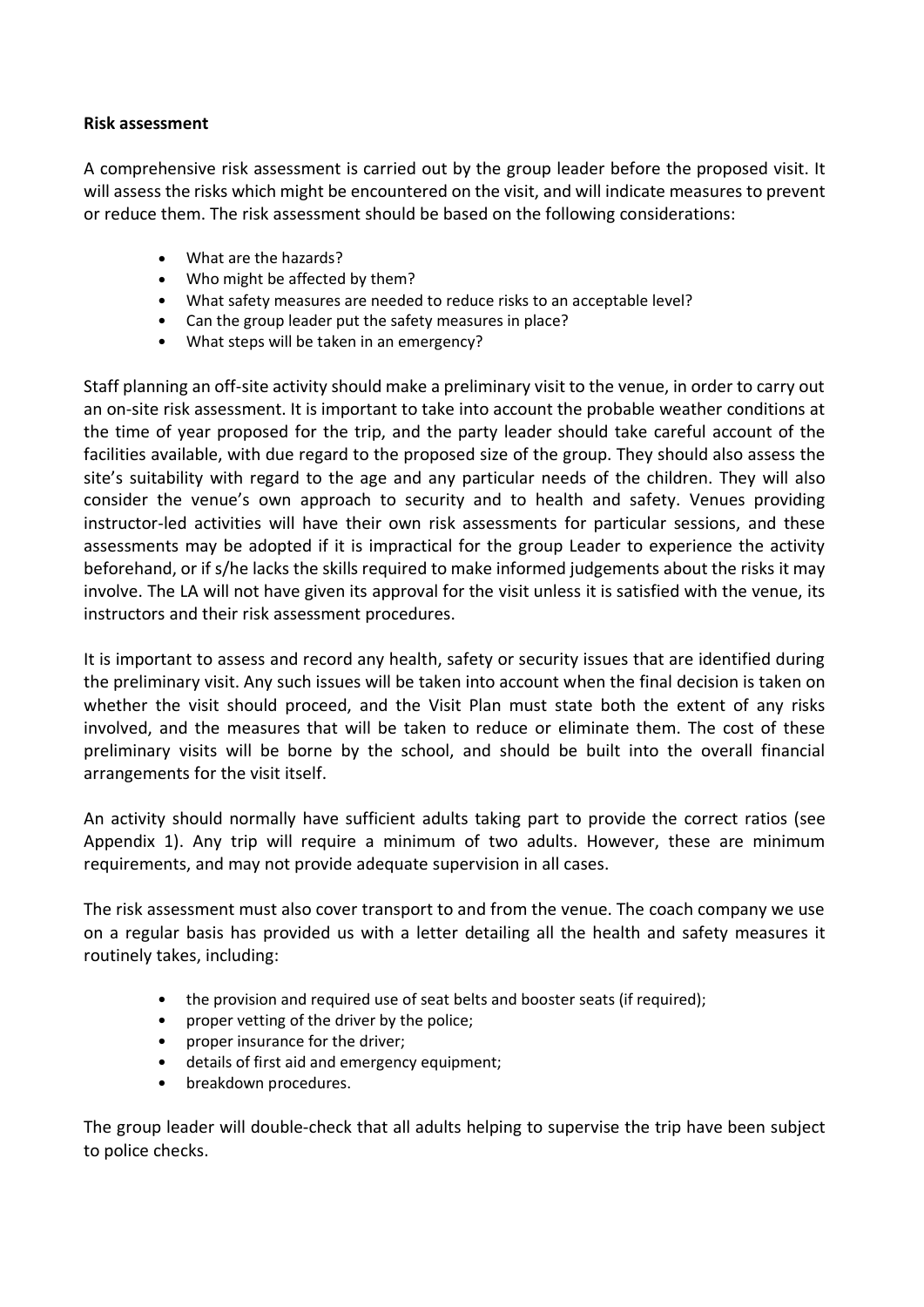A copy of the completed risk assessment will be given to the EVC and all adults supervising the trip.

#### **Transport**

The costing of off-site activities should include any of the following that apply:

- transport;
- entrance fees;
- insurance;
- provision of any special resources or equipment;
- costs related to adult helpers;
- any refreshments the school has opted to pay for.

Transport arrangements will allow a seat for each member of the party. It is our policy only to use coaches fitted with seat or lap belts, and to insist that they be worn by all those participating in the visit.

Where private cars are used for transport, the group Leader is responsible for checking that the insurance of each driver covers such journeys, and double-checking that each driver has been subject to the normal police checks.

# **Communication with parents**

The parents of children taking part in an off-site activity should be provided with all appropriate information about the intended visit. Parents must give their permission in writing before a child can be involved in any off-site activities.

Funding for off-site activities is provided mainly by parental contributions (voluntary except in the case of residential visits). This must be made clear to parents in all correspondence about an educational visit at the planning stage.

No child may be excluded from an activity because of the unwillingness or inability of the parent to make a contribution. Parents will be informed of this principle through the school prospectus and letters sent home about intended visits.

The timetable for the payment of contributions should allow for the Headteacher to make a decision about the financial viability of the activity in reasonable time.

# **Further health and safety considerations**

All adults accompanying a party must be made aware, by the party leader, of the emergency procedures which will apply. Each adult should be provided with an emergency telephone number. This will normally be the school number, but where an activity extends beyond the normal school day the home telephone number of a designated emergency contact should be provided. Before a party leaves school, the school office should be provided with a list of everyone, children and adults, travelling with the party, together with a programme and timetable for the activity.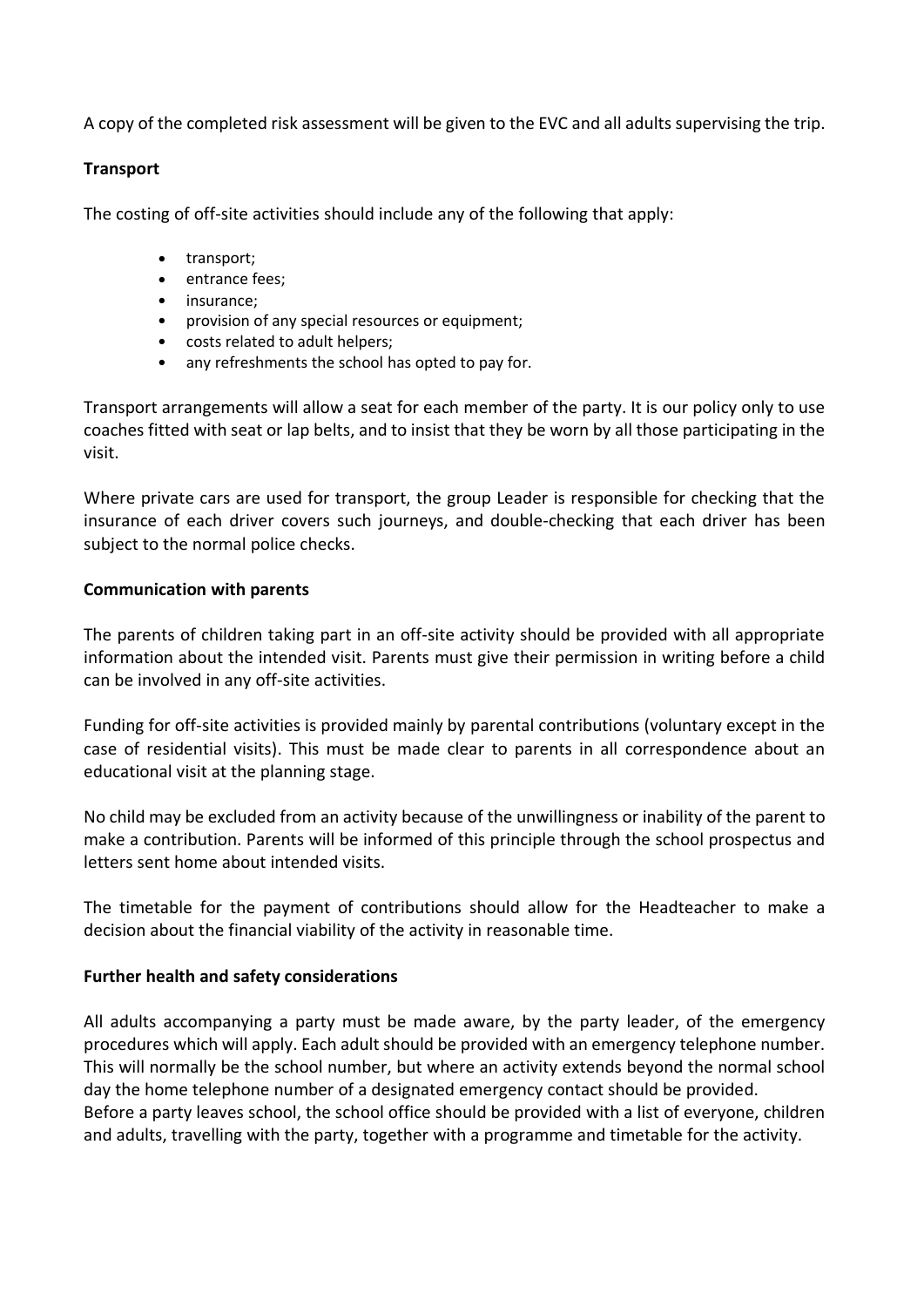The safety of the party, and especially the children, is of paramount importance. During the activity the party leader must take whatever steps are necessary to ensure that safety. This involves taking note of any information provided by medical questionnaire returns, and ensuring that children are both safe and well looked after at all times.

Prior to an activity, if it is felt that the behaviour of an individual child is likely to compromise the safety of others or the good name of the school, the party leader should discuss with the headteacher the possibility of making additional arrangements for that child.

More detailed guidance on procedures and requirements can be obtained from the LA's Off-Site & Hazardous Activities File.

# **Group Leaders' planning**

Group Leaders must read thoroughly the appropriate guidance for off-site activities:

They must consult the LA's documentation detailing procedures and requirements, including guidance on Emergency Planning and Crisis Line organisation, and must draw up a Visit Plan which records in writing (including standard forms where appropriate) the arrangements that have been made.

#### **Visit plan**

The visit plan for intended educational visits must include the following:

- risk assessment;
- report on preliminary visit;
- applications for approval of visit;
- general information;
- names, ages, contact details, permission forms, medical records and other relevant details of all those going on the visit;
- travel schedule;
- accommodation plan (if applicable);
- full plan of activities;
- fire precautions and evacuation procedures:
- intended arrangements for supervision;
- insurance arrangements for all members of the group;
- emergency contacts and procedures;
- general communications information;
- guidance for party leaders;
- guidance for the emergency contact and headteacher;
- medical questionnaire returns;
- first-aid boxes.

#### **Monitoring and review**

Visit leaders are encouraged to review visits, taking into account the successful and less successful parts of the visit, and considering ways in which the visit could have been improved. Informal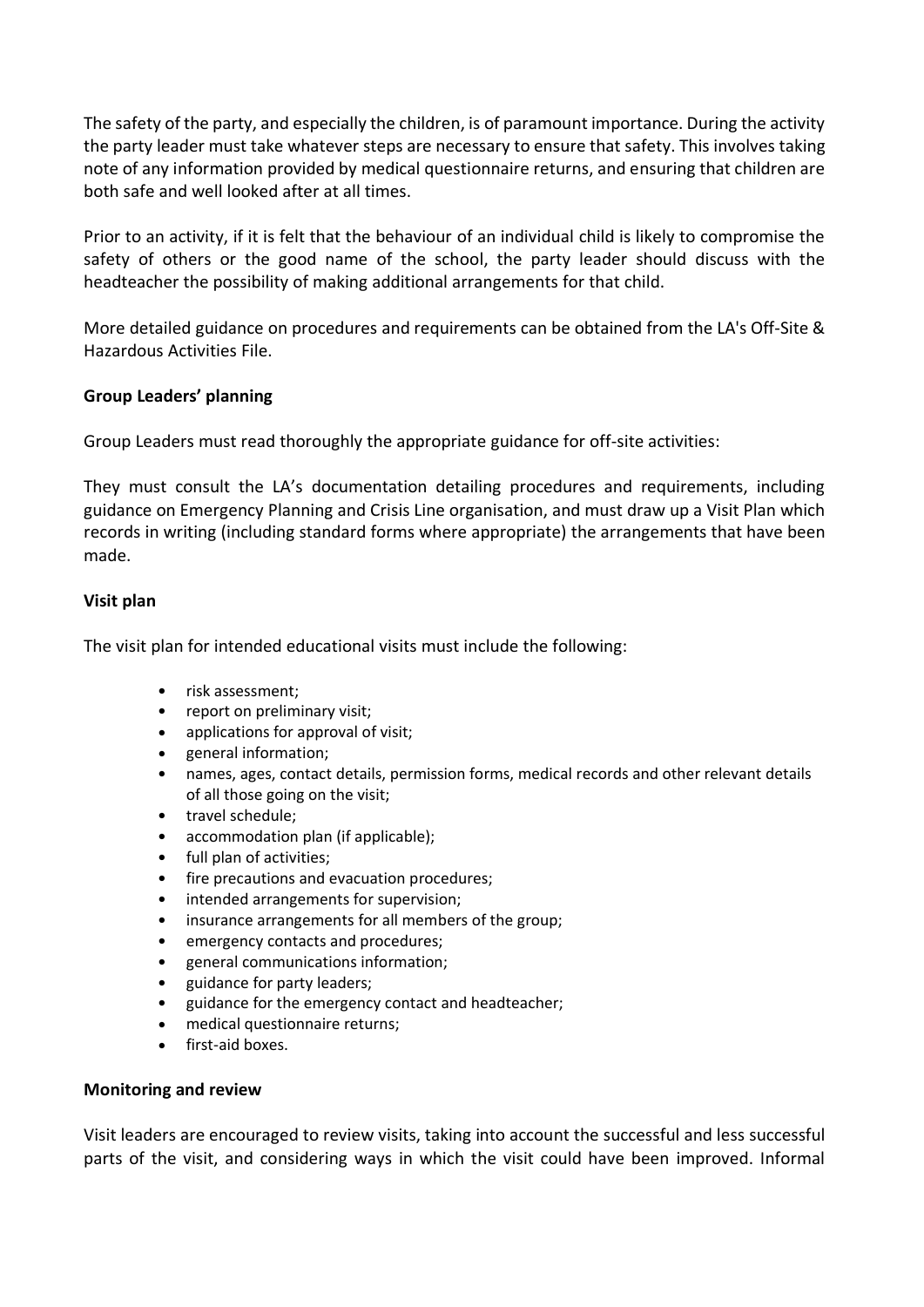conversations might take place between the visit leader(s) and the EVC or Headteacher regarding the outcome of the visit.

This policy is monitored by the governing body and will be reviewed every two years, or before if necessary.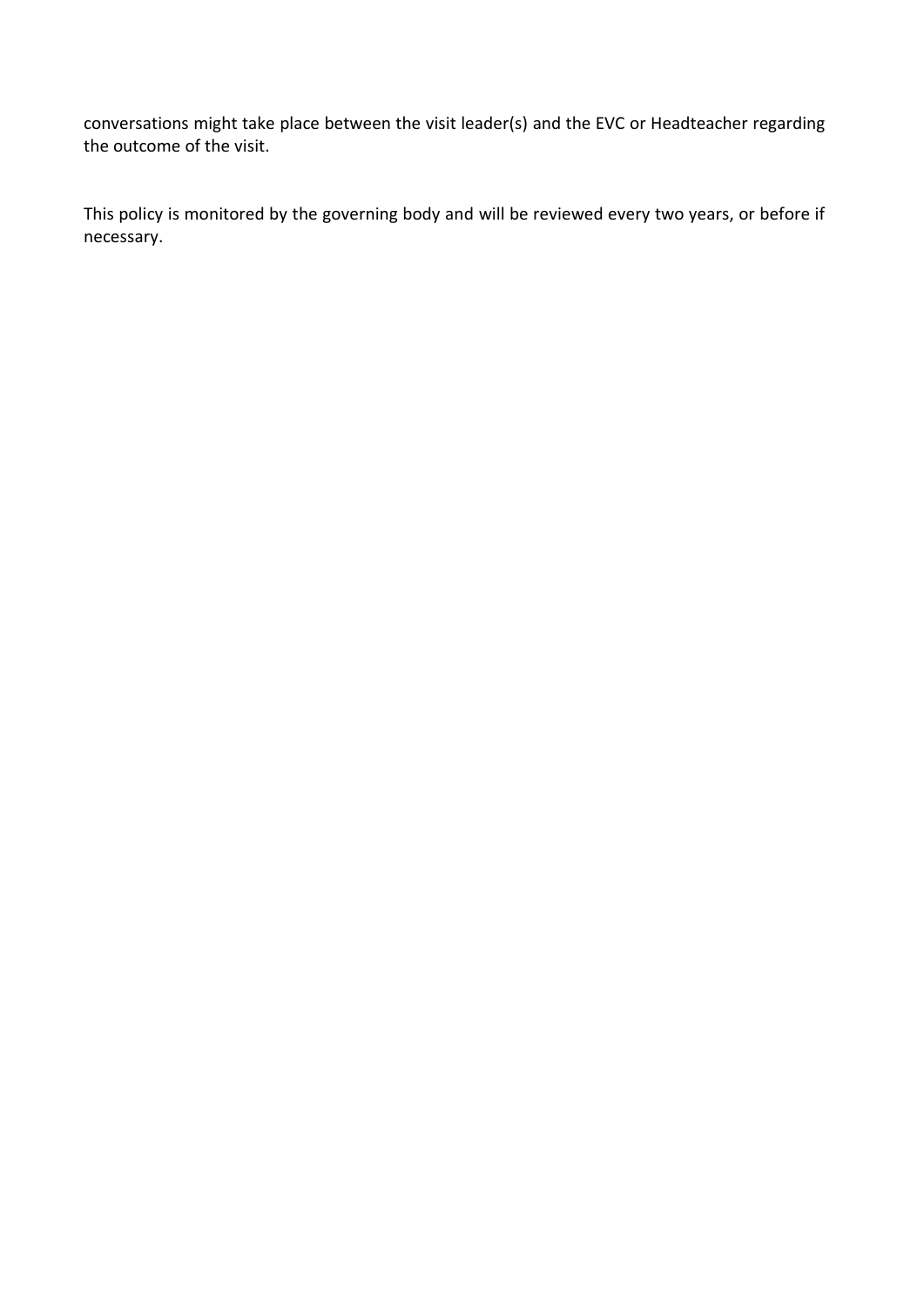Appendix 1

# **STAFFING AND STAFF RATIOS**

|                                                                                                  |                              | General Activities including fieldwork<br>See Section A6 for definitions of categories of visits.<br>Ratios for specific adventure activities can be found in Section A7 Outdoor Leadership and activities. |                                                                  |  |
|--------------------------------------------------------------------------------------------------|------------------------------|-------------------------------------------------------------------------------------------------------------------------------------------------------------------------------------------------------------|------------------------------------------------------------------|--|
| Activity                                                                                         | Age of young people          | Staff: young person ratios - typical<br>range NB actual ratios must be<br>determined by a process of risk<br>lassessment                                                                                    | Visit Leader<br>competence                                       |  |
| Category A and B1<br>$\mathsf{i.e.}$ visits in the UK<br>but not:-<br>residential<br>adventurous | <b>Nursery</b>               | 1:2-3 (minimum 2 staff)                                                                                                                                                                                     |                                                                  |  |
|                                                                                                  | Reception                    | 1:3-6 (minimum 2 staff)                                                                                                                                                                                     | <b>Previous experience</b>                                       |  |
|                                                                                                  | <b>Years 1-2 (KS1)</b>       | $1:6-10$ (minimum 2 staff)                                                                                                                                                                                  |                                                                  |  |
|                                                                                                  | <b>Years 3-6 (KS2)</b>       | $1:10-12$ (minimum 2 staff)<br>occasionally1:15,see note below*                                                                                                                                             |                                                                  |  |
|                                                                                                  | <b>Special schools</b>       | $1:6-10$ (minimum 2 staff)                                                                                                                                                                                  |                                                                  |  |
| Category B2 and C<br>i.e. Visits abroad or<br>adventurous and<br>residential visits              | All years                    | 1:10-12 (but minimum 2 staff)**                                                                                                                                                                             | <b>Previous experience</b><br>and qualified where<br>adventurous |  |
|                                                                                                  | Special schools /<br>centres | 1:5-8 (but minimum 2 staff)                                                                                                                                                                                 |                                                                  |  |

**\*Note**: for KS2 local visits to AT7, or similar, 1:15 ratio is appropriate.